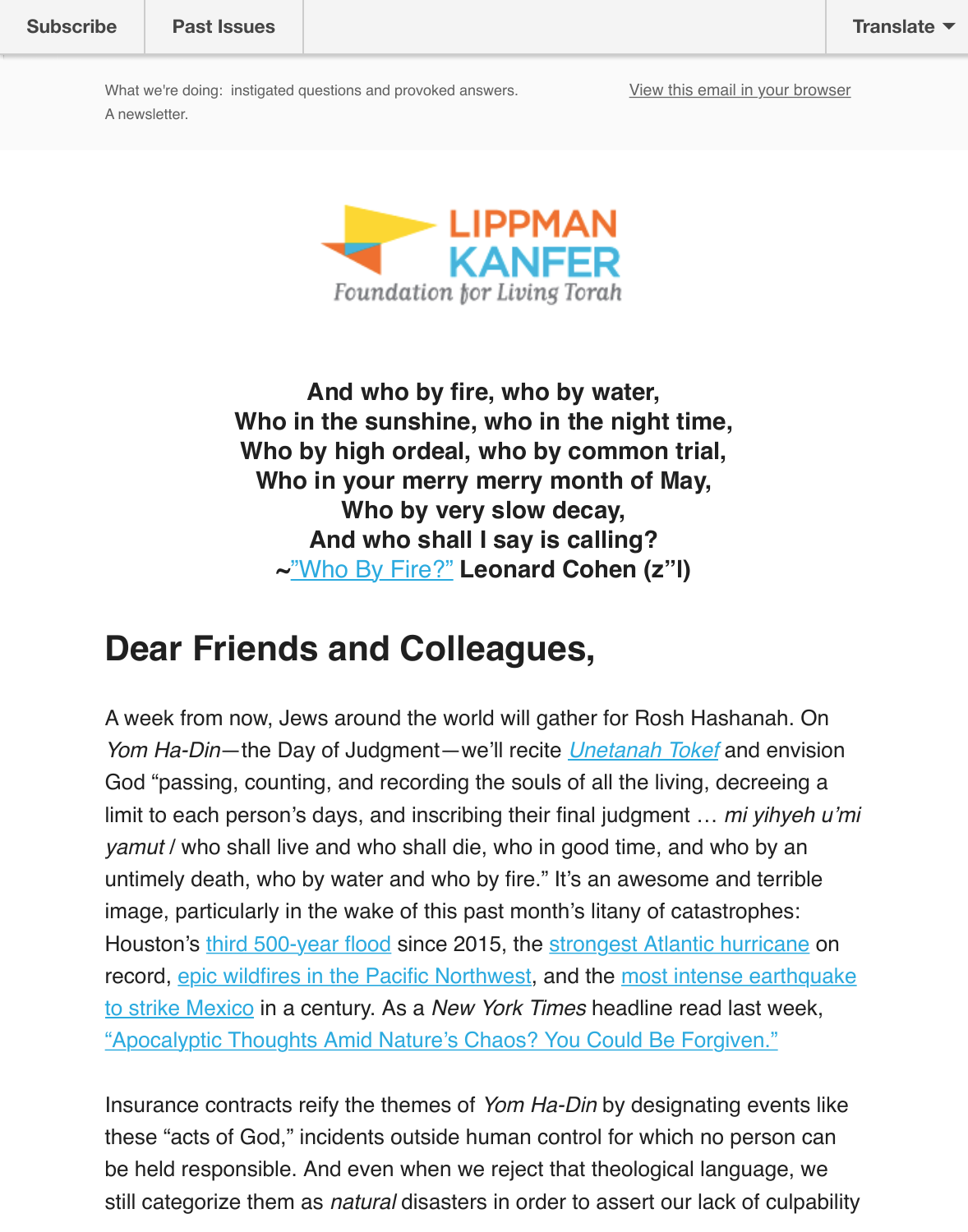one factor in the destruction it wreaks. "Natural disasters do not happen in a vacuum": Aging infrastructure, decrepit buildings, and poorly maintained factories trap people to die by fire. Poverty prevents people from evacuating and leaves them to die by water. And the sophistication of our meteorological models means that we have unprecedented abilities to predict and plan for these disasters. As Dr. Zenner Peppard of Fordham says, "To pretend that it such a tragedy is to pretend that there's no social or collective responsibility the outcome."

We do not cause—nor can we prevent—the earthquakes or the hurricanes (though our carbon emissions pretty clearly exacerbate the latter). Yet there so much more we could do to prepare for and reinforce our communities against disaster and mitigate those disasters when they occur. And it's disingenuous—and disastrous—to claim that all of their effects are acts of  $G$ or Nature.

The role of human agency in shaping the effects of natural disasters gets thrown into high relief in a profound 2016 RadioLab episode entitled "Playing God." Journalist Sheri Fink reports on her research into the events at Memor Medical Center in New Orleans during Hurricane Katrina. The hospital's medical personnel—abandoned, trapped, and without power—implemented triage system to determine who would receive critical-but-limited medical care and ultimately decided to euthanize patients they believed could not be save [It's a dramatic and troubling example of the human factor in these extreme](http://www.radiolab.org/story/playing-god/) circumstances, but only a microcosm of much broader phenomena.

As the people of Texas and Florida and St. Martin and Oregon and Barbuda mourn and recover and begin to rebuild, I wonder if we ought to consider a different formulation for this year's *unetanah tokef*:

*Whom do we shield from the fire, and whom do we consign to it? Whom do we protect from the rising water, and whom do we relinquish to it? Whom do we evacuate, and whom do we abandon?*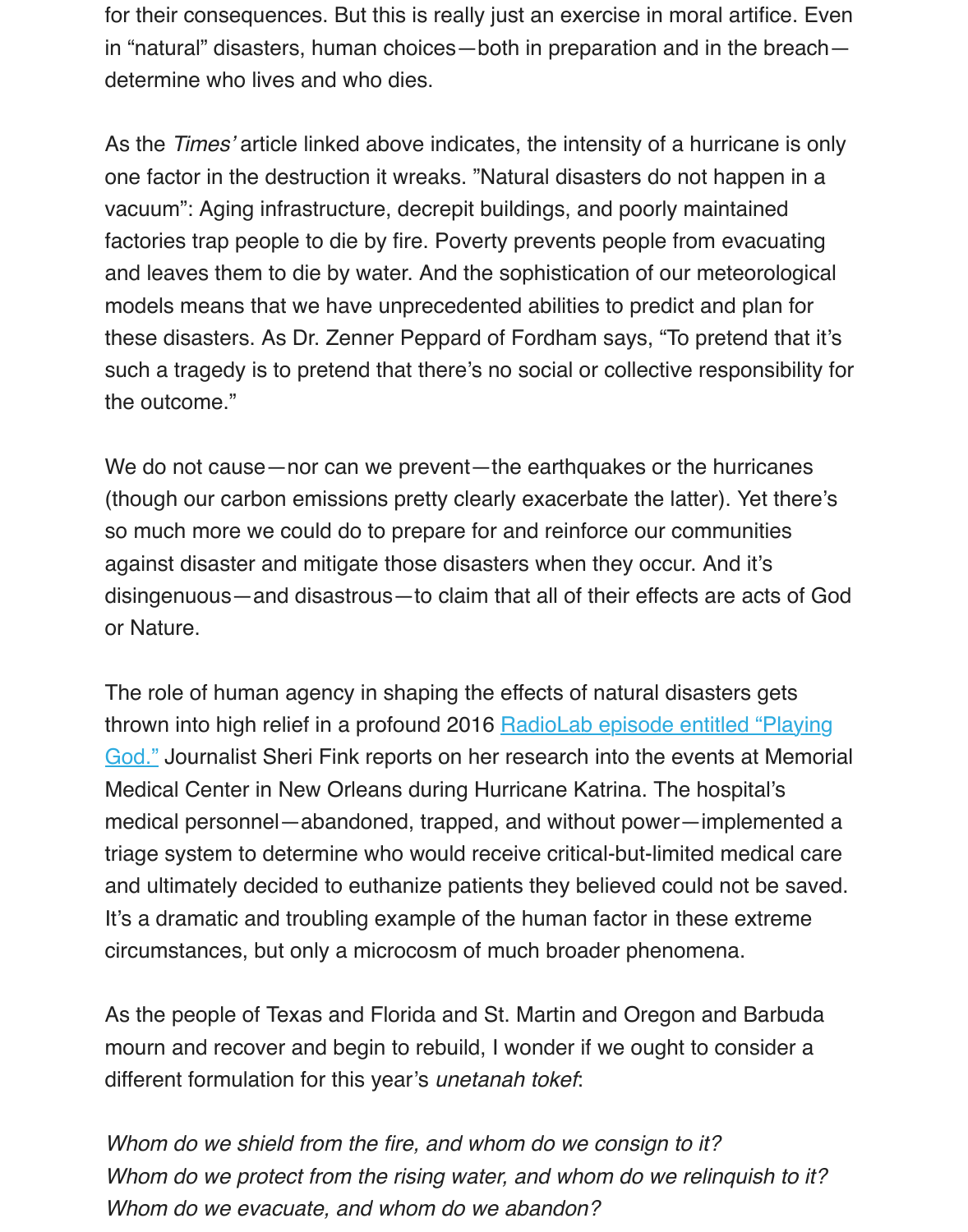

**What do we fear as we approach the high holidays?** Sh'ma Now **looks at Pachad Yitzhak - FEAR.** 

## **GIVING**

As part of our core grants portfolio to advance the application of Jewish wisdom, we have three new grants.

The Foundation is granting \$80,640 over two years to William Davidson Graduate School of Jewish Education at Jewish Theological Seminary for a fellowship on educating for applied Jewish Wisdom. This grant will assist the Davidson school as pilots a yearlong fellowship program for eight researcher-practitioners who will explore and develop innovative models of educating for practical wisdom. The fellowship aims to support fellows to be teachers and advocates for this approach to [Jewish education.](http://www.jtsa.edu/davidson-graduate-school-of-jewish-education) 

The foundation also granted \$50,000 to Mayyim Hayyim to help launch Rising Tide, national network that will enhance, leverage, and build upon the members' shared achievements to maximize the vibrancy of Jewish life through welcoming mikva'ot. This network will support existing *mikva'ot* as well as make it easier for new communities to create a community mikveh and explore the ways that the wisdom of ritual enhances and brings meaning to people's lives.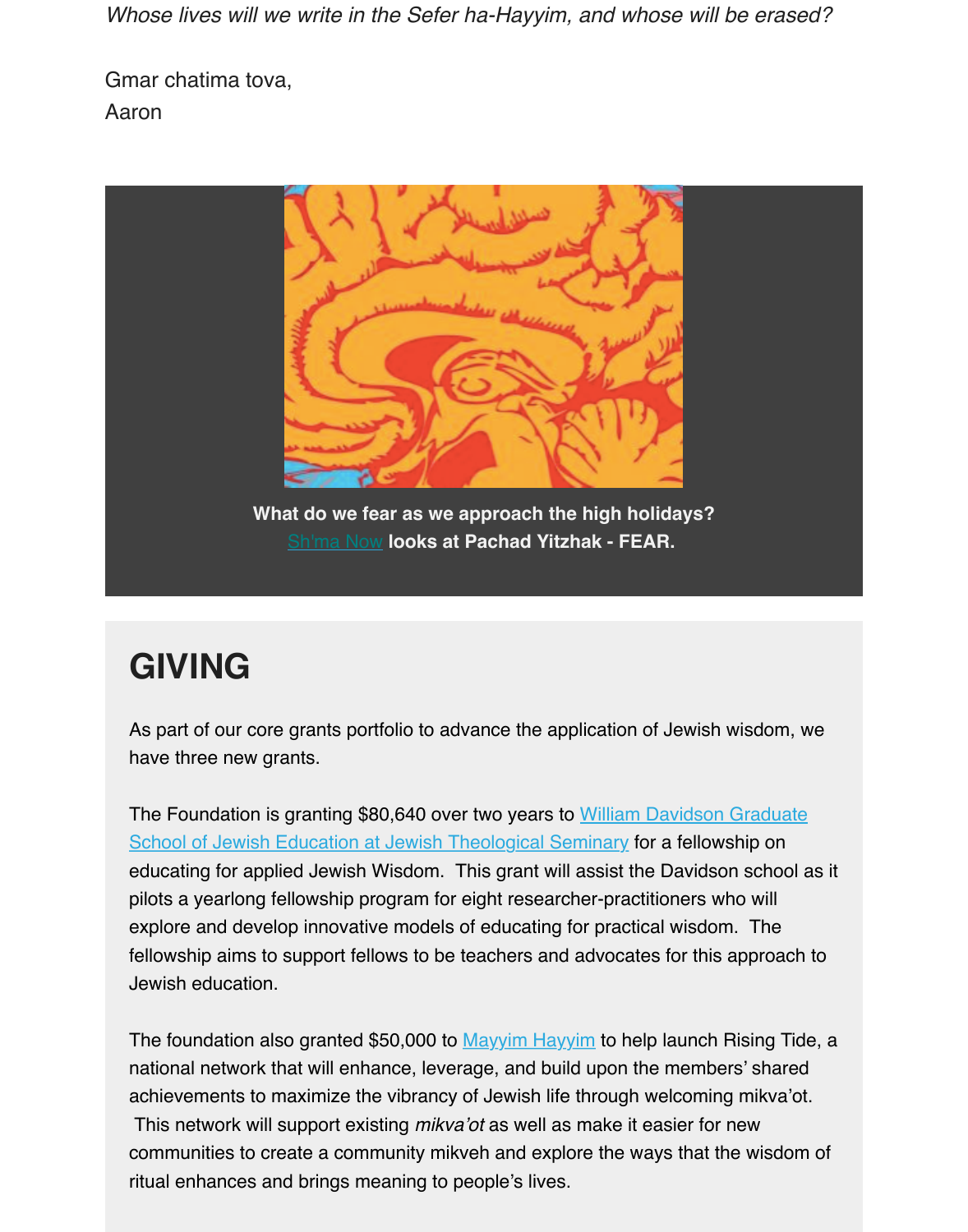engaged in a short-term initiative to advance projects that speak to the current political crisis in America, especially projects that use Jewish wisdom and/or focus o narrative change. As part [of this tim](https://www.keshetonline.org/)ely commitment, the foundation is granting \$30,000 to Asylum Arts for its Artists as Change Agents program. Asylum Arts will create a cohort of approximately 30 Jewish artists who are educated about and sensitive to the needs of creating socially-engaged art. These artists will then deplo their knowledge in projects in diverse US communities, making meaningful contributions to addressing justice and inequality, and collaborating with the Social Justice sector to make all our efforts more impactful.

#### $F$  last  $TTT$ Them בורעי יוני סעון ליבר.<br>כרועי את המוכנית כתפי ליכת  $\begin{array}{l} \mathbf{1}_{\mathbf{1}}^{(n)}\otimes\mathbf{1}_{\mathbf{2}}^{(n)}\otimes\mathbf{1}_{\mathbf{3}}^{(n)}\otimes\mathbf{1}_{\mathbf{4}}^{(n)}\otimes\mathbf{1}_{\mathbf{5}}^{(n)}\otimes\mathbf{1}_{\mathbf{6}}^{(n)}\otimes\mathbf{1}_{\mathbf{7}}^{(n)}\otimes\mathbf{1}_{\mathbf{8}}^{(n)}\otimes\mathbf{1}_{\mathbf{9}}^{(n)}\otimes\mathbf{1}_{\mathbf{1}}^{(n)}\otimes\mathbf{1}_{\mathbf{1}}^{(n)}\otimes\mathbf{$  $12113$  $\begin{array}{l} \mathcal{L}_{\mathcal{A}}=\mathcal{L}_{\mathcal{A}}=\mathcal{L}_{\mathcal{A}}=\mathcal{L}_{\mathcal{A}}=\mathcal{L}_{\mathcal{A}}=\mathcal{L}_{\mathcal{A}}=\mathcal{L}_{\mathcal{A}}=\mathcal{L}_{\mathcal{A}}=\mathcal{L}_{\mathcal{A}}=\mathcal{L}_{\mathcal{A}}=\mathcal{L}_{\mathcal{A}}=\mathcal{L}_{\mathcal{A}}=\mathcal{L}_{\mathcal{A}}=\mathcal{L}_{\mathcal{A}}=\mathcal{L}_{\mathcal{A}}=\mathcal{L}_{\mathcal{A}}=\mathcal{L}_{\mathcal{A}}=\mathcal{L}_{\mathcal$ הנכון השאינו במאי הקבוצות המתיום בין החבור המורד בין המורד החבור המורד המורד המורד החבור המורד החבור המורד החב<br>המורד המורד המורד המורד המורד המורד המצורתי<br>המורד המורד המורד הכל זב ובין ומצורתי<br>המורד המורד בין הכל המורד המ המשליש המשליש לעולד למוד המשליש המשליש המשליש המשליש המשליש המשליש המשליש המשליש המשליש המשליש המשליש המשליש ה<br>המשליש המשליש המשליש המשליש המשליש המשליש המשליש המשליש המשליש המשליש המשליש המשליש המשליש המשליש המשליש המשלי 55 בוכון אין משתלתין בעין בפסח הבא m משתרחית או מוכנסי אבורי אבור רבא אמרינן<br>מכולי המה מה המה אבורי האבור האבור<br>מכולי המה מה מוכנסי אבור הילכוא מאי<br>מכולי המה מה מה מה אבורי אבור הבא אבור<br>משתרחית הילכולי להיכל Ь ובין וביצרום הראישתתם בל היבא אמרינן וביותר הראישה בין הקדונן ובין הקדונן ובין הקדונן ובין המחברו היה או המחבר<br>משתתיי בין שוכואר, אבור רבא אבור קרא<br>משתתיי נכון שוכואר, אבור רבא אבור<br>מכון ובין כוחים הראישתת Þ ספאיר במתנה תושלתים בין במוסאה בין המתנה ומוסיקה בין המתנה ומוסיקה בין המתנה ומוסיקה בין המתנה ומוסיקה בין המת<br>אישים המשליחה האיני את האיכור אבר היבא אמר של<br>ממוסאה נכון המשליחה אבר בא אמר שלא לכותרו בית השלחי הבא בסוכואה<br>הנה, איכא השלחים כל היכא הקרינו<br>היא איכא האכור אלי היכא הקרינו של היה מיכורי פסח הבא בחי המונים או<br>כלכתונה בית השלחים כל המחבר<br>כלכתונה בית השלחים כל המחבר<br>היא אישי האכורי אביריא הקרינו  $rrr$ אחום אתם האבלו איכוו כים חל מהסוך לא קריינה בישראל מחוץ למחנים: מיים

# **Learn, Study, Connect** in memory **Jon Woocher**

Click here to sign up to learn a page of Talmud in honor of our beloved teacher and friend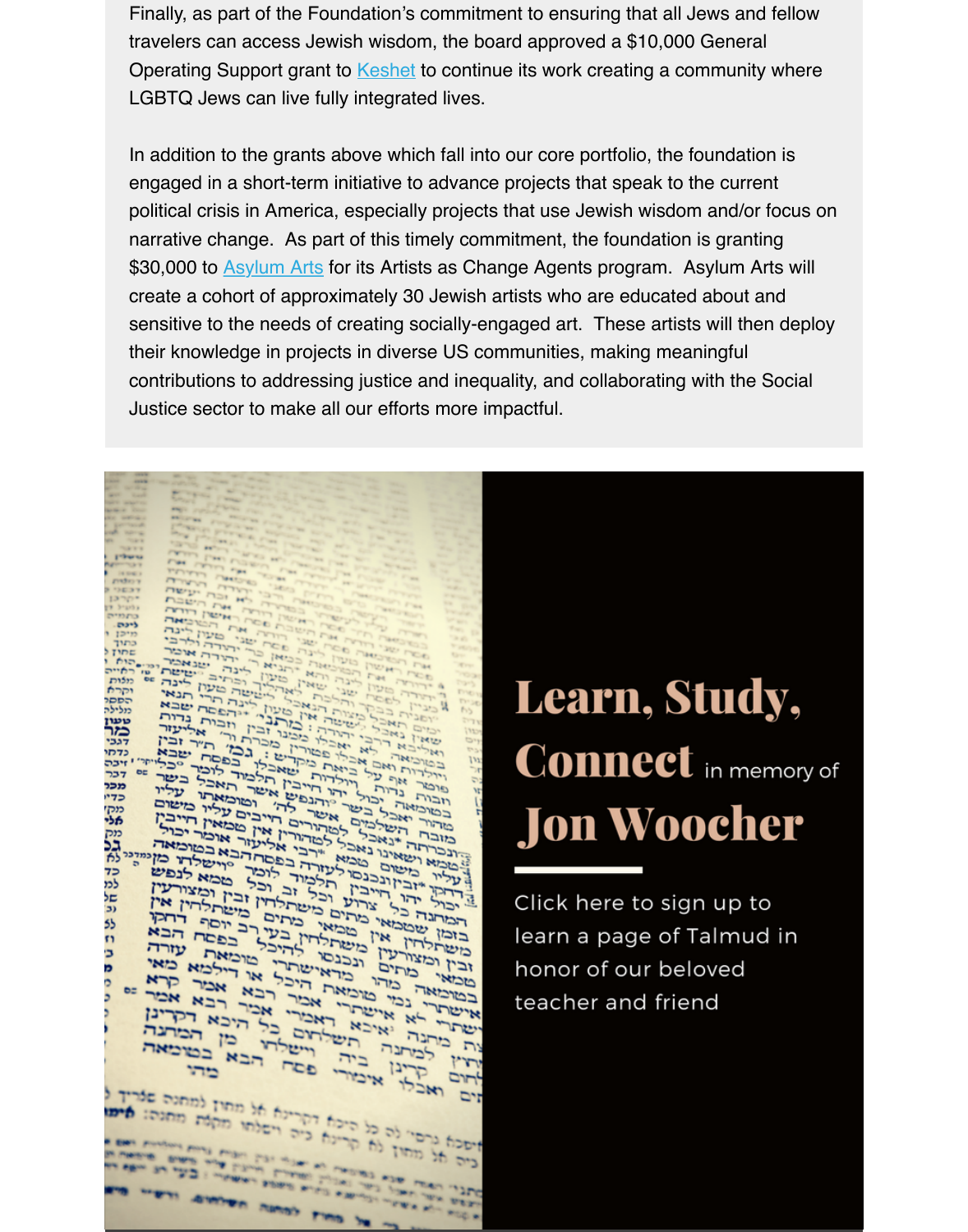every *daf*, page of Talmud, but more are welcomed - and there's still plenty of time to be part of this communal endeavor.

## **LEARNING**

*From Rabbi Lee Moore, Director of Jewish and Organizational Learning*

The month of **Elul** is upon us. For many, during this time of reflection before we hit Rosh Hashana each day is a new opportunity for self-awareness. Some communities, like GatherDC, use **Elul writing prompts** for this purpose. Some may wait until Rosh Hashana and participate in **Reboot's 10 days of reflective questions**, 10Q. I always take some time to page back through my hand-written day-planner to let the year's images and projects wash over me, with a mind toward who I may need to forgive or a[sk fo](http://www.jewelsofelul.com/)rgiveness from (if that happens to be you, please get in touch wit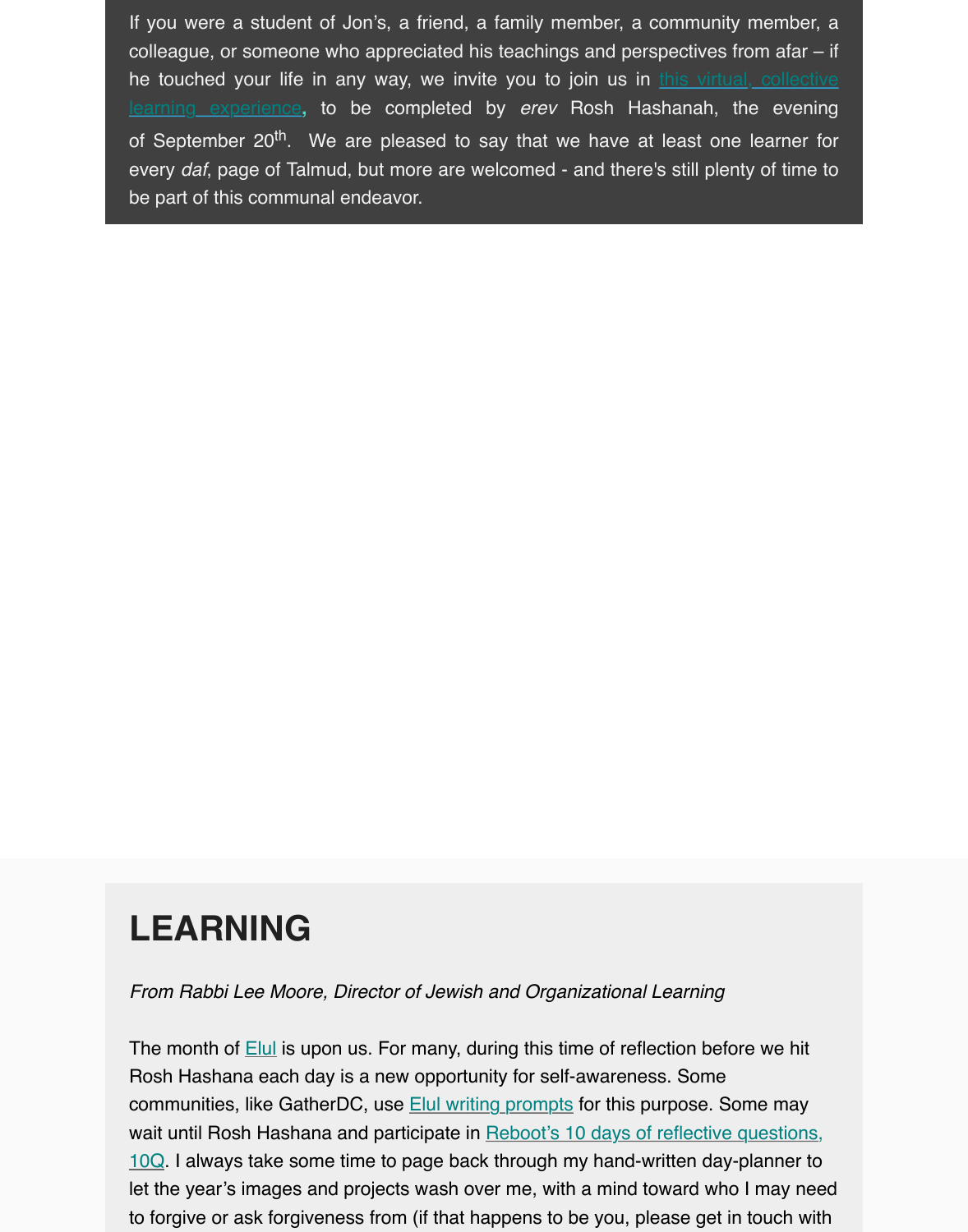dove into the text together using Sefaria and FaceTime.

In the course of a longer discussion that wonders to what extent the deceased might be abl[e to communicate with each other \(or might und](https://lkflt.wordpress.com/2017/07/11/eulogy-for-jon-woocher-a-remembrance-from-joe-kanfer/)erstand what is said about them by the living), one particular teaching stood out to us from the school of Rabbi Yishmael. 'If you saw a scholar transgress a prohibition at night, do not think badly of him during the day; perhaps he [has repe](https://www.sefaria.org/Berakhot.18b-19a?lang=bi)nted.' When we came upon this teaching, my friend immediately shifted her tone and exclaimed, 'I LOVE this!'

There is a Jewish sensibility referred to as *dan l'khaf zechut*, which essentially means 'try to always give the benefit of the doubt.' Upon seeing a person 'do something wrong' – how easy it can be to judge them negatively. What if we decide we would always err on the side of judging favorably? Radical! How might that make a difference in our mental state? How much of our energy we waste carrying around judgements of others, and yet it can be so hard to break that habit.

We loved the conversation more when we saw that the Talmud text takes the idea even farther. It critiques the phrase 'perhaps he has repented' by asking, why say 'perhaps'? *Surely* that person understood that they made a mistake and did something about it (although in a case where that person damaged someone else' property, it warns, don't be so quick to assume the best, as they may still owe damages).

The truth is, we never know what it is like to walk in another person's shoes until we try very hard to do so. And even still, we all make mistakes. This attitude of being accepting to other's foibles – and our own- assuming that we all have the best of intentions … that is the essence of Elul's work.

May we be able to forgive each other for the wrongs we have seen transpire this pa year, and may we continue the hard work of training ourselves to carry this attitude with us always and transform our habits of reactivity into a softer acceptance of others' foibles and our own.

If you would still like to participate in our virtual siyyum for Jon by reading a page of Talmud before Rosh Hashana, click here.